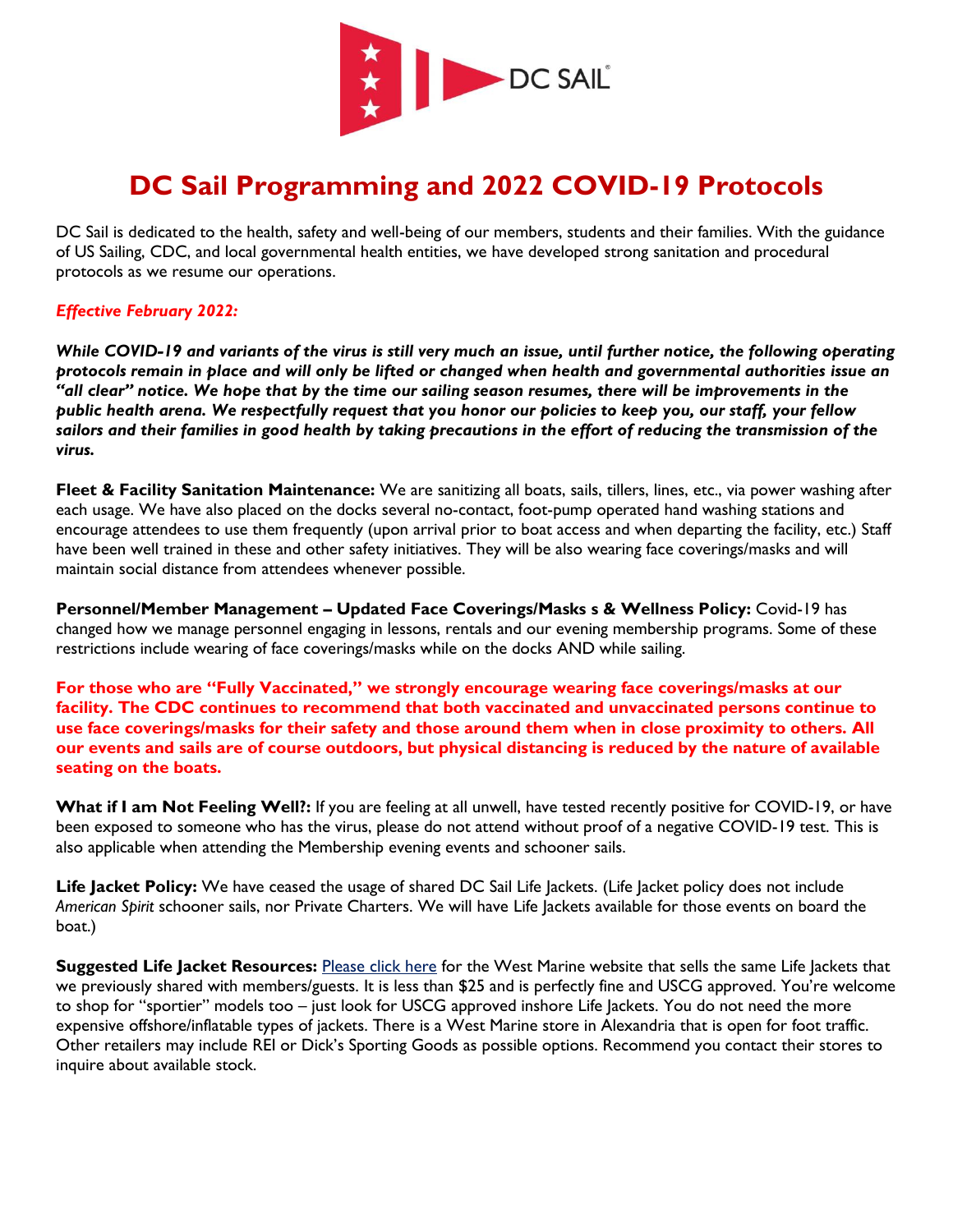

## **Adult Beginner Learn to Sail, Refresher Course, and Intro to FJs Course**

**Social Distancing:** Before enrolling into one of our Adult Lessons, please be aware that while we have reduced the "normal" level of potential students attending lessons, you will be sailing with other students and your Instructor will be in the same boat with you when on the Flying Scots during the Beginner and Refresher lessons.

The FJ lessons will also have someone outside of your household on the boat with you (another student) unless you are attending as a couple or with a friend.

#### *Single-Handed adult sailing is not permitted at DC Sail.*

## **[Monday Members Only](https://dcsail.org/membersails) and [Wednesday Social Sails](https://dcsail.org/socialsails) (The evening programs run 5:30 PM to Sunset, mid-May through mid-September)**

For this year's programming, we will again require advanced online registration for adult members who plan to attend the evening Monday Members Only and Wednesday Social Sails, in order to maintain a reduced number of personnel on the docks and for COVID-19 Contact Tracing, should it be necessary. *(Please click the links in blue to be delivered to the web site pages.)* Registration will open on the day of the event at 12:00 Noon and will close at 4:00 PM. Please only register if you are 100% committed that you'll attend as you'll be taking the space from another member once we reach capacity. Frequent "no-shows" may hinder your ability to attend future events.

**Online Registration:** When registering for the Members Only and Social Sails, please select either the Flying Scot or Flying Junior registration type. Note that FJ registrations require previous FJ or dinghy-racing sailing experience. Members will be required to bring their own Life Jackets. Dock Management staff will assign you to boats on arrival.

**Temporary "No Guest Policy" for Wednesday Social Sail Evening Programs:** Guests and the public will not be permitted to attend the Social Sails, as was the case prior to COVID-19, for the foreseeable future. We have this policy in place in order to permit active/paid DC Sail members to attend, maintain the number of personnel on the docks to a minimum, and experience less congestion on the docks. We may be able to open up the Social Sails for guests later in the year depending on what DC restrictions may be in place and the status of the virus.

# **Weekend Boat Rentals (Rentals will Resume April 23rd through mid-October)**

For the 2022 Sailing Season, please carefully review the following information prior to reserving a boat. By securing your Rental, you agree to follow our policies as posted below:

**Before You Reserve a Boat:** Make sure you have someone to sail with - they need not be a member of DC Sail, but should feel very comfortable on the water. You are permitted to bring up to a maximum of three guests for Flying Scot Rentals. One guest for FJ Rentals. [Please click here](https://dcsail.org/rentals-policies) for further Boat Rental Policies.

**District of Columbia Boating Safety Certification:** Please have your District of Columbia Boating Safety Certification card with you. You may be requested to present this document upon arrival.

**Mandatory Face Coverings/Masks:** All members and guests are required to wear face coverings/masks on the docks. Once underway during a Rental with your guests, you may remove them until returning to the docks.